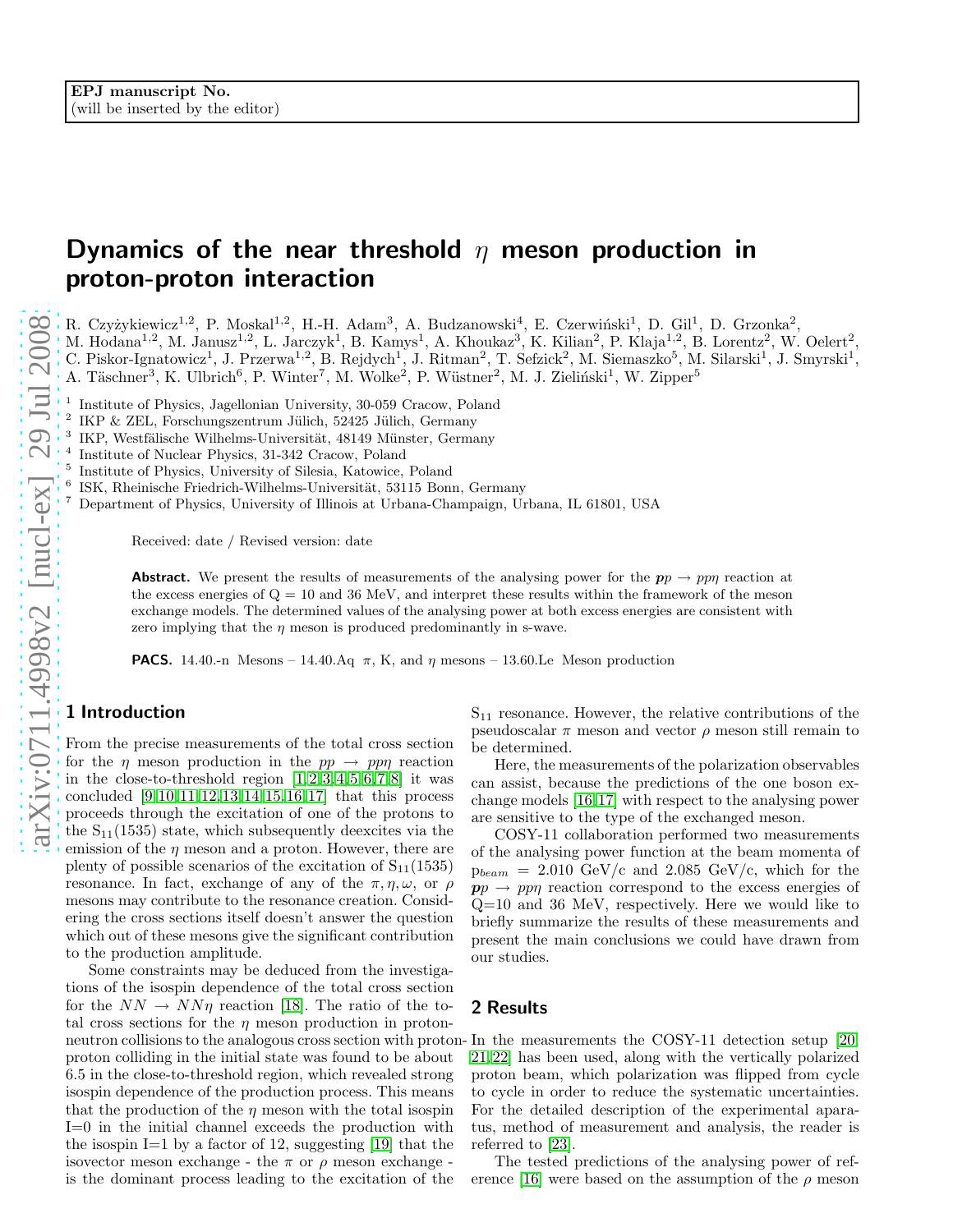exchange dominance and the proton asymmetries taken from the photoproduction of the  $\eta$  meson [\[26\]](#page-2-23). In the case of the calculations of reference [\[17\]](#page-2-16) the exchanges of all mesons have been taken into account in the framework of the relativistic meson exchange model of hadronic interactions and it was found in this model that the contribution from the pion exchange is the dominant one.

Fig. [1](#page-1-0) shows the experimentally determined values of the analysing power  $A_y$  for the  $pp \rightarrow pp\eta$  reaction confronted with the theoretical predictions of the pseudoscalar [\[17\]](#page-2-16) and vector [\[16\]](#page-2-15) meson exchange dominance models. The  $\chi^2$  test of the correctness of these models have been performed and the reduced values of the  $\chi^2$  were found to be equal to 0.54 (corresponding to the significance level of  $\alpha_{psc} = 0.81$ ) and 2.76 ( $\alpha_{vec} = 0.006$ ), for pseudoscalar and vector meson exchange dominance models, respectively.



<span id="page-1-0"></span>**Fig. 1.** Analysing power  $A_y$  for the  $pp \rightarrow pp\eta$  reaction as a function of cosine of the polar angle of the  $\eta$  meson production in the overall center-of-mass system for Q=10 MeV (left panel) and Q=36 MeV (right panel). Full lines are the predictions based on the pseudoscalar meson exchange model [\[17\]](#page-2-16) whereas the dotted lines represent the calculations based on the vector meson exchange [\[16\]](#page-2-15). In the right panel the dotted line is consistent with zero. Shown are the statistical uncertainties.

In the vector meson exchange dominance model [\[16\]](#page-2-15) the angular distribution of the analysing power is parameterized as a function of the polar angle of  $\eta$  meson production in the center-of-mass system with the following equation:

$$
A_y(\theta_\eta) = A_y^{\max, vec} \sin 2\theta_\eta,\tag{1}
$$

where the amplitude  $A_y^{max,vec}$  is a function of the excess energy Q, shown as a dotted line in the left panel of Fig. [2.](#page-1-1)

We have estimated the values of  $A_y^{max,vec}$  comparing the experimental data with predicted shape utilizing a  $\chi^2$  test [\[23,](#page-2-22) [24,](#page-2-24) [25\]](#page-2-25). Determined experimental values are shown in Fig. [2](#page-1-1) (left) along with the theoretical predictions according to the vector meson exchange dominance model [\[16\]](#page-2-15). Analogously, the confrontation of the experimentally determined amplitude  $A_y^{max,psc}$  with the predictions of the pseudoscalar meson exchange dominance model [\[17\]](#page-2-16) are shown in Fig. [2](#page-1-1) (right). Predictions of the model based on the  $\pi$  mesons dominance are fairly consistent with the data, whereas the calculations based on the dominance of the  $\rho$  meson exchange differ from the data by



<span id="page-1-1"></span>Fig. 2. Theoretical predictions for the energy dependence of the amplitude of  $A_y^{max}$  confronted with the amplitudes determined experimentally at the excess energies of  $Q=10$  and 37 MeV for the vector (left) and pseudoscalar (right) meson exchange dominance model.

more than four standard deviations. However, the latter calculation used the proton asymmetry  $(T)$  in eta photoproduction [\[26\]](#page-2-23), within the framework of the vector meson dominance model [\[27\]](#page-2-26), as the basis of their estimate. It should be noted that it has proved hard to reconcile the experimental value of T with the results of photoproduction amplitude analyses [\[28\]](#page-2-27).

# 3 Conclusions and outlook

Taking into account the  $\chi^2$  analysis of the analysing power for the pseudoscalar and vector meson exchange models we have shown that the predictions of the pseudoscalar meson exchange dominance [\[17\]](#page-2-16) are in line with the experimental data at the significance level of 0.81. On the other hand, the assumption that the  $\eta$  meson is produced solely via the exchange of the  $\rho$  meson [\[16\]](#page-2-15), leads to the discrepancy between the theoretical predictions and experimental data larger than four standard deviations. It must be stated, however, that the production amplitude for the  $\rho$  meson exchange was determined based on the vector meson dominance hypothesis and the photoproduction data [\[26\]](#page-2-23). At this point it is also worth mentioning that the recent calculations of the  $\eta$  meson production in the NN collisions performed in the framework of the effective Lagrangian model [\[29\]](#page-2-28) also indicate the dominance of the pion exchange.

The analysing power values for both excess energies are consistent with zero within one standard deviation. This is in line with the results obtained by the DISTO [\[30\]](#page-2-29) collaboration in the far-from-threshold energy region. Such a result may indicate that the  $\eta$  meson is predominantly produced in the s-wave.

#### 4 Future perspectives

Recently, the proposal for the measurement of the analyzing power function [\[31\]](#page-2-30) with the WASA-at-COSY aparatus [\[32\]](#page-2-31) has been presented and awaits recommendation